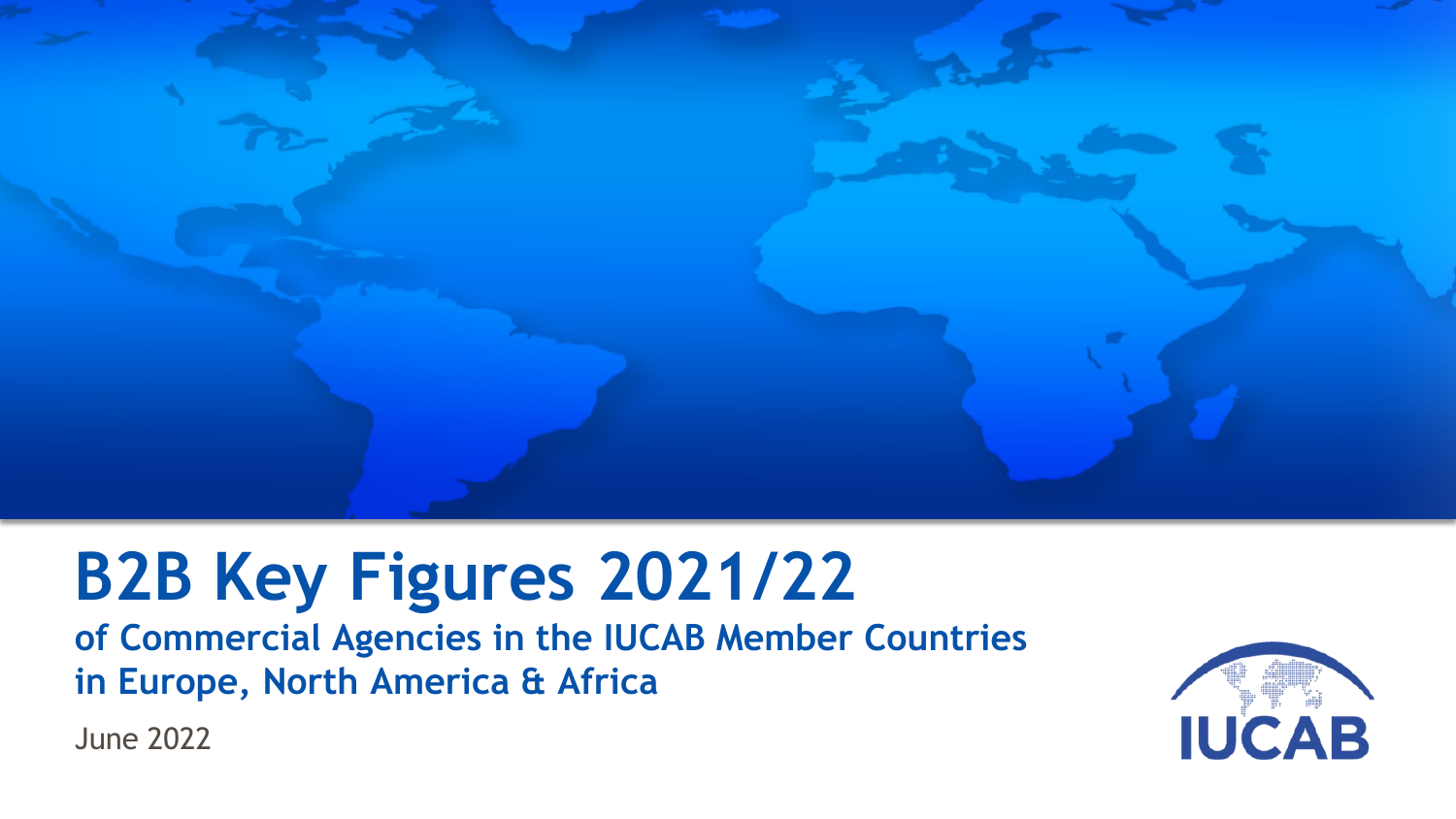

### **The pandemic crisis has slightly affected the number of agencies** 512,135 Commercial Agencies in 2022 *(-3.5% compared to 2016)*

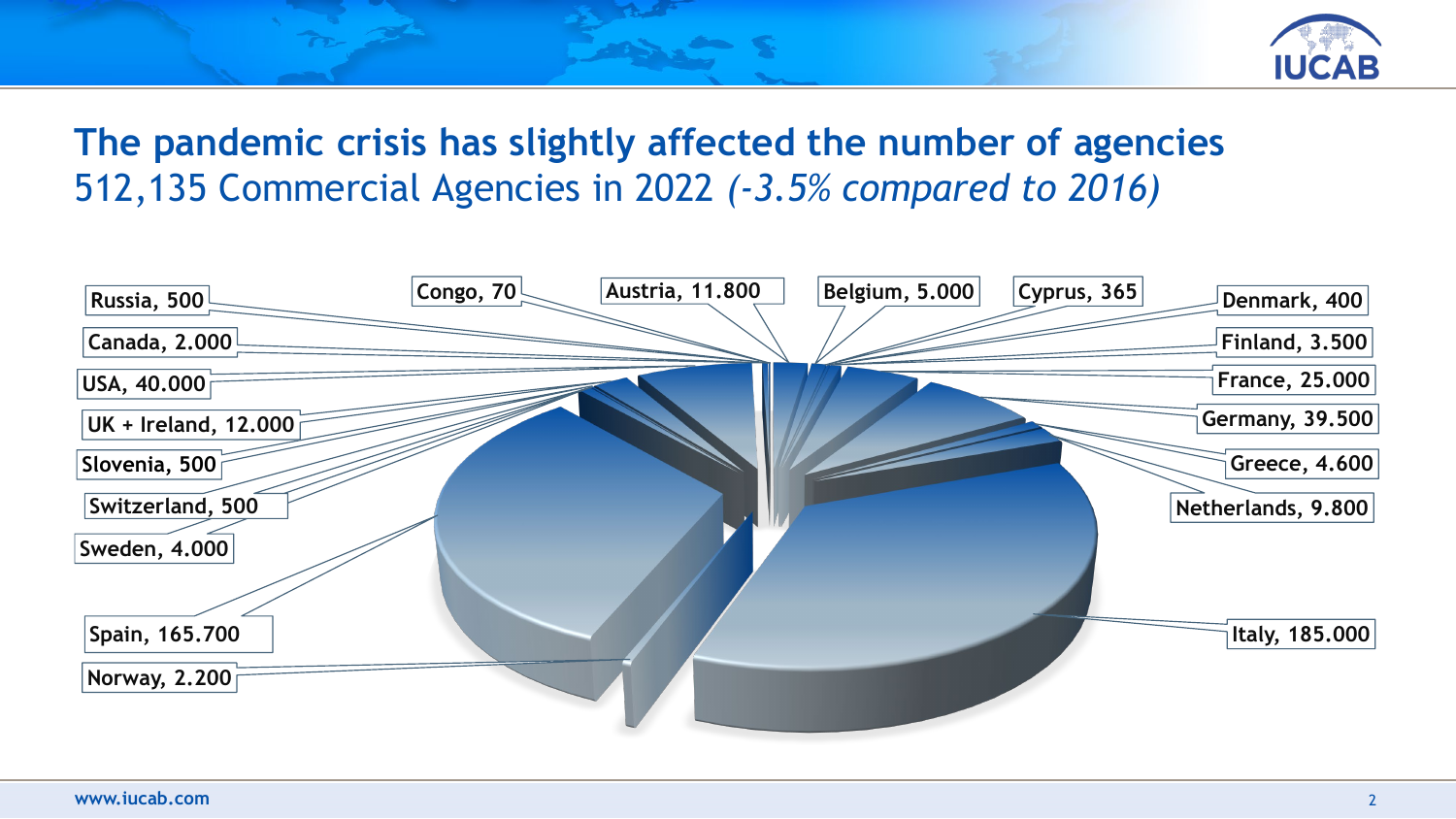

#### **Commercial Agencies 2022 compared to 2016**

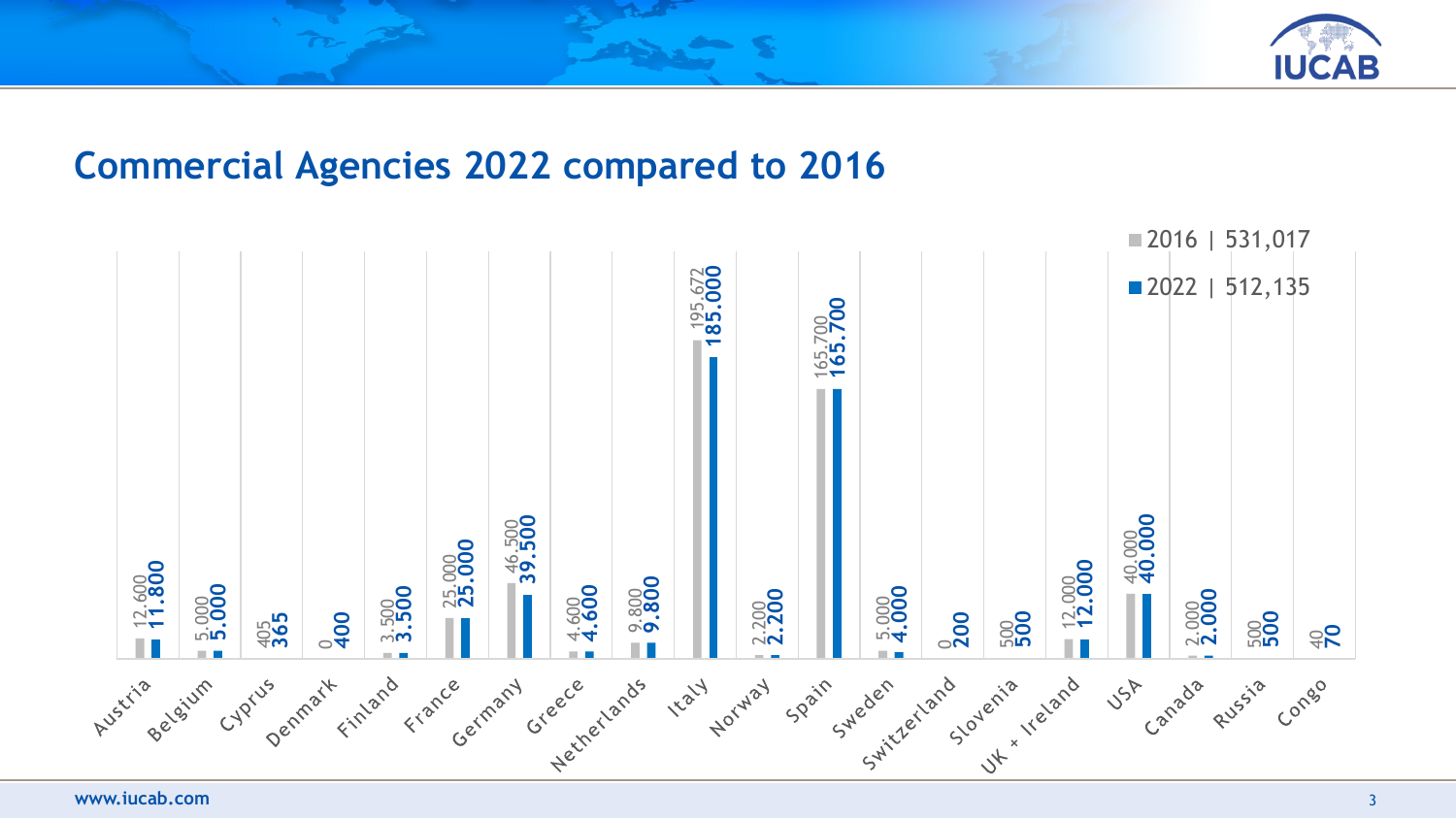

## **3 out of 4 agencies are organised as sole proprietors** % of sole proprietors 2022

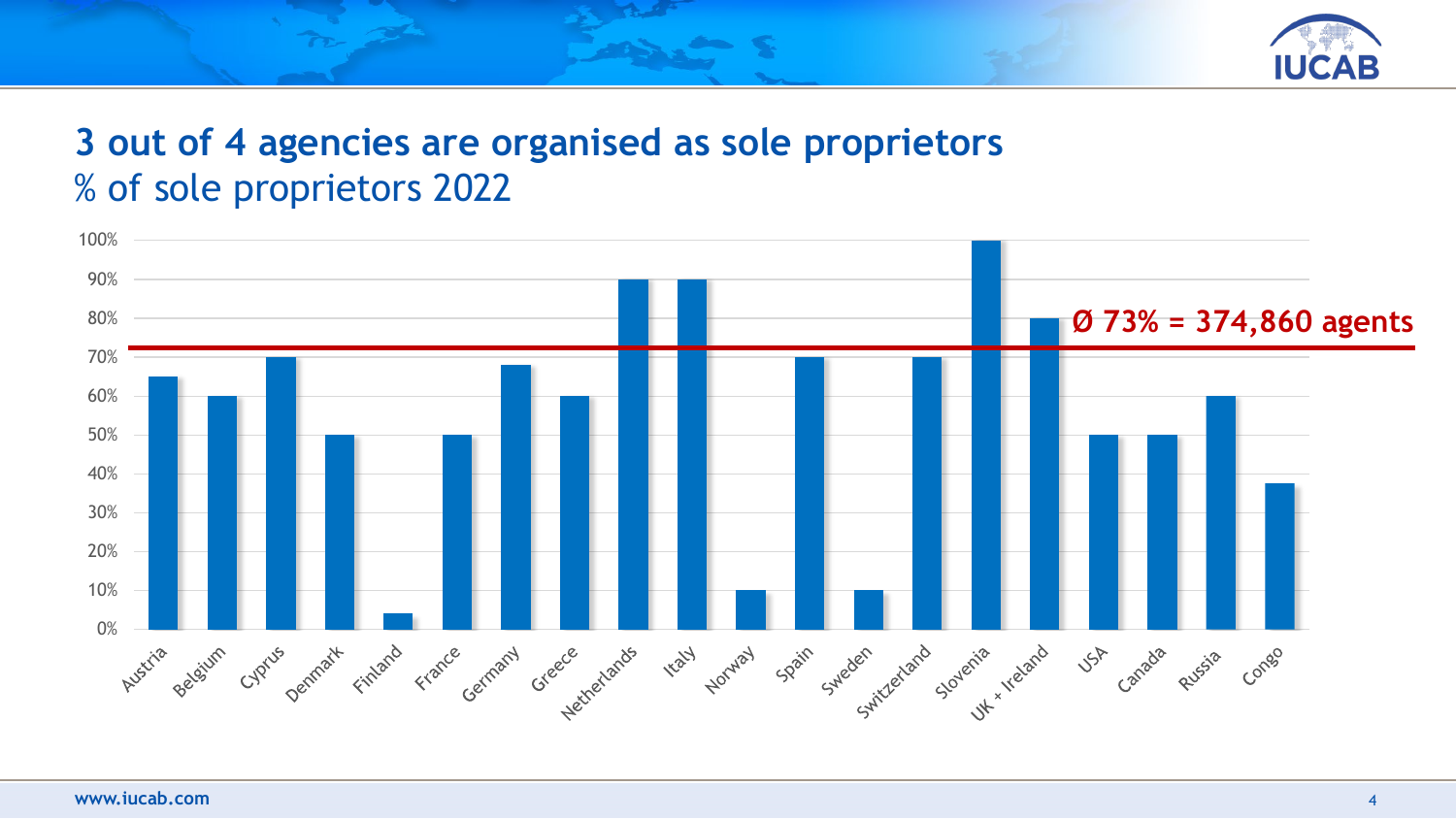

### **4 out of 10 agencies are working internationally** % of agencies working abroad

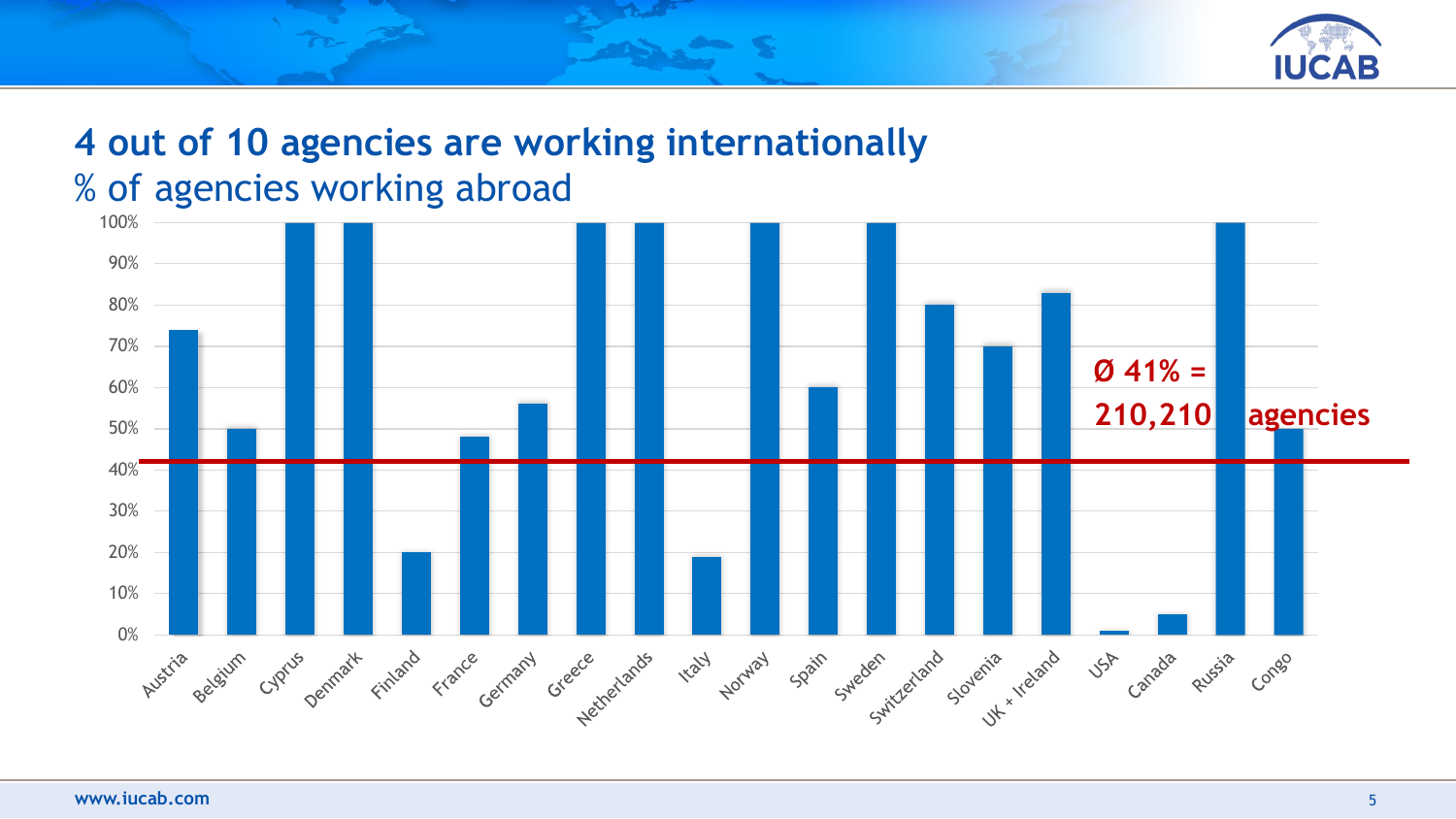

### **Commercial agencies provide employment to almost 1.6 million people** *(-3.1% compared to 2016)*

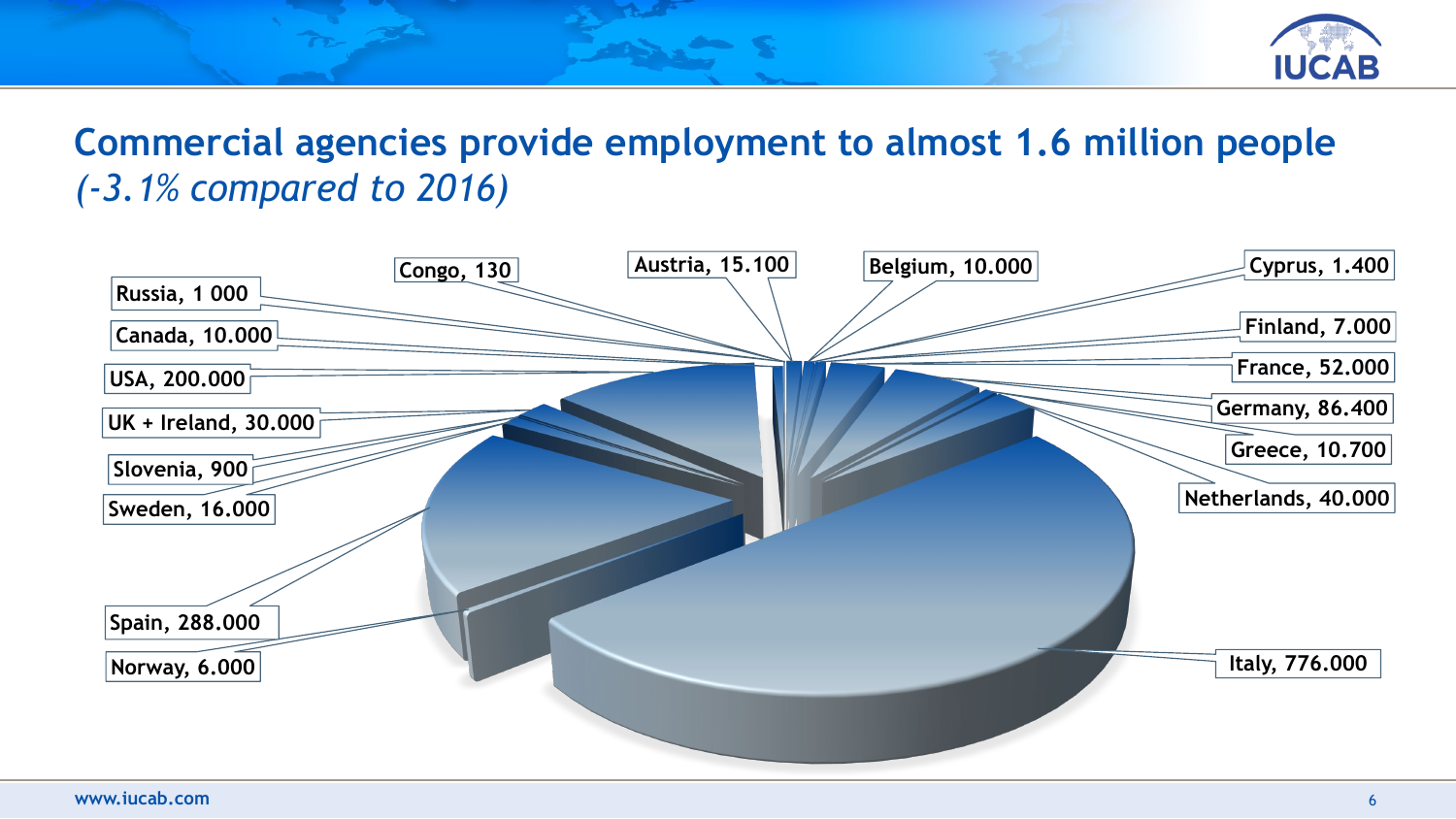

**Agencies work together with more than one million principals, 86% of them are organized as SMEs**

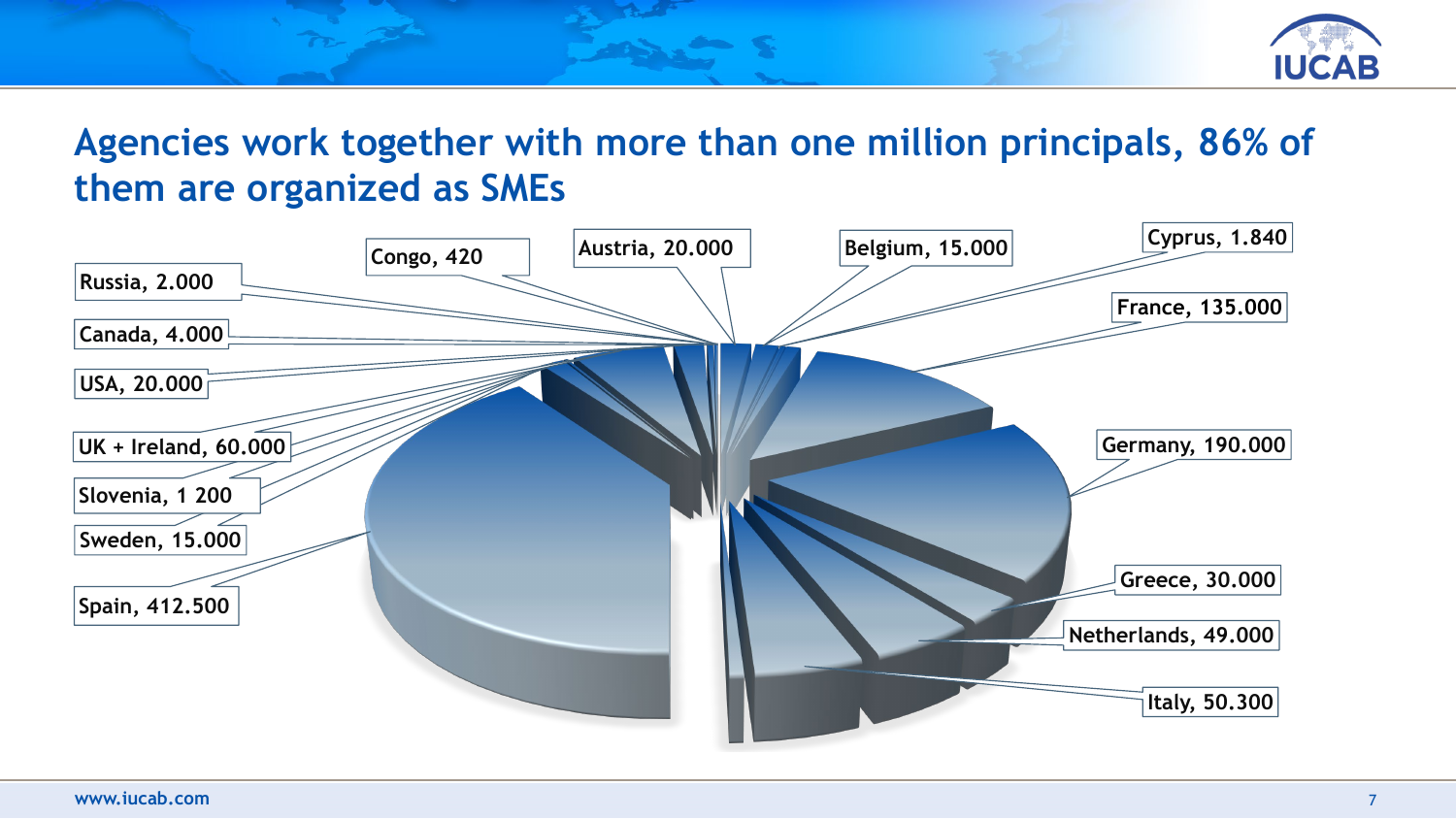

#### **SME principals in particular benefit from the know-how of the agencies** % of SME principals in 2022

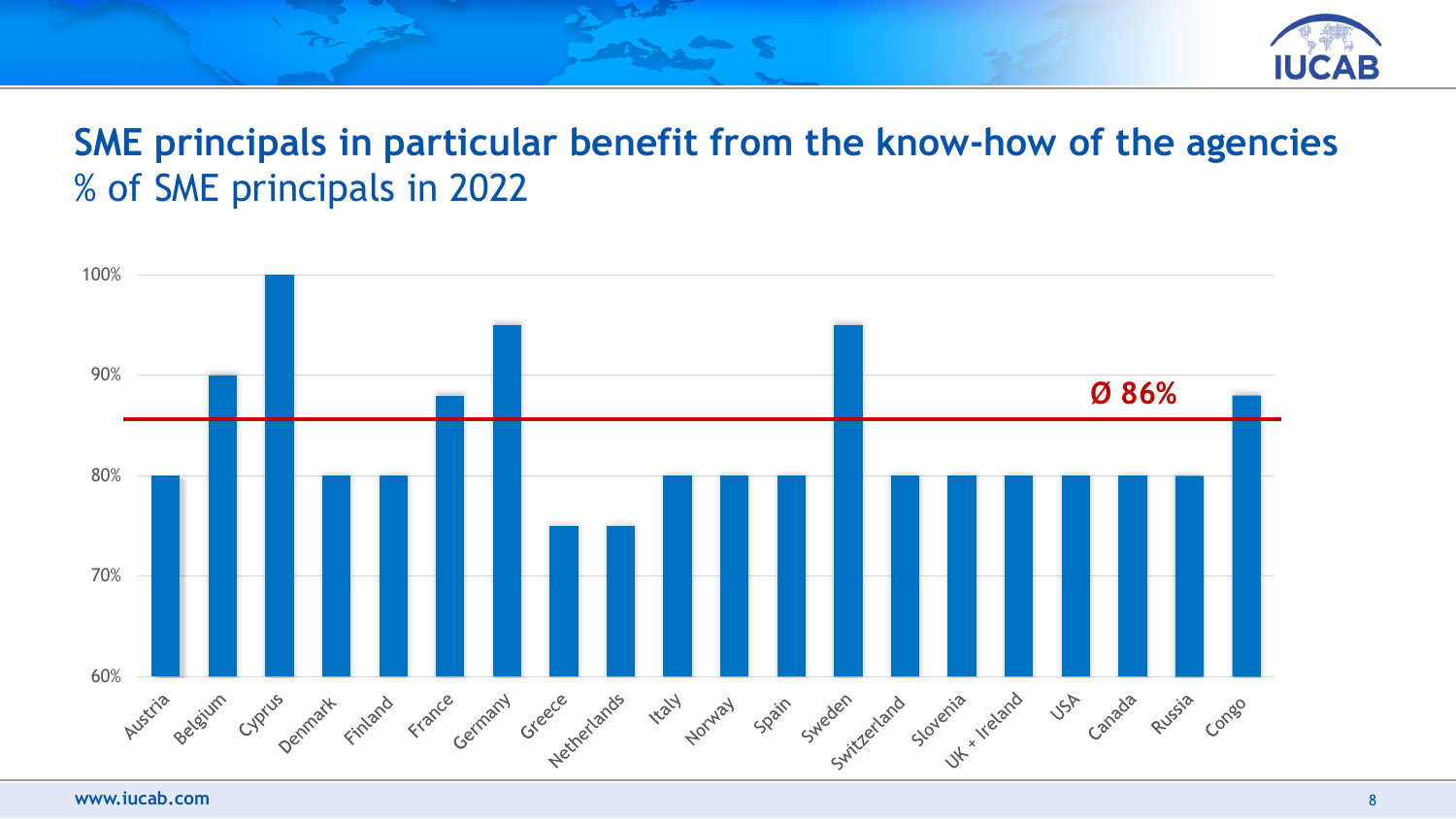

#### **Commercial agencies generated a turnover of EUR 995 billions Euro**\* Principals turnover in billions (EUR)



**www.iucab.com** 9 \*Please note: 1 billion = 1 000 millions; Turnover across all sectors and products